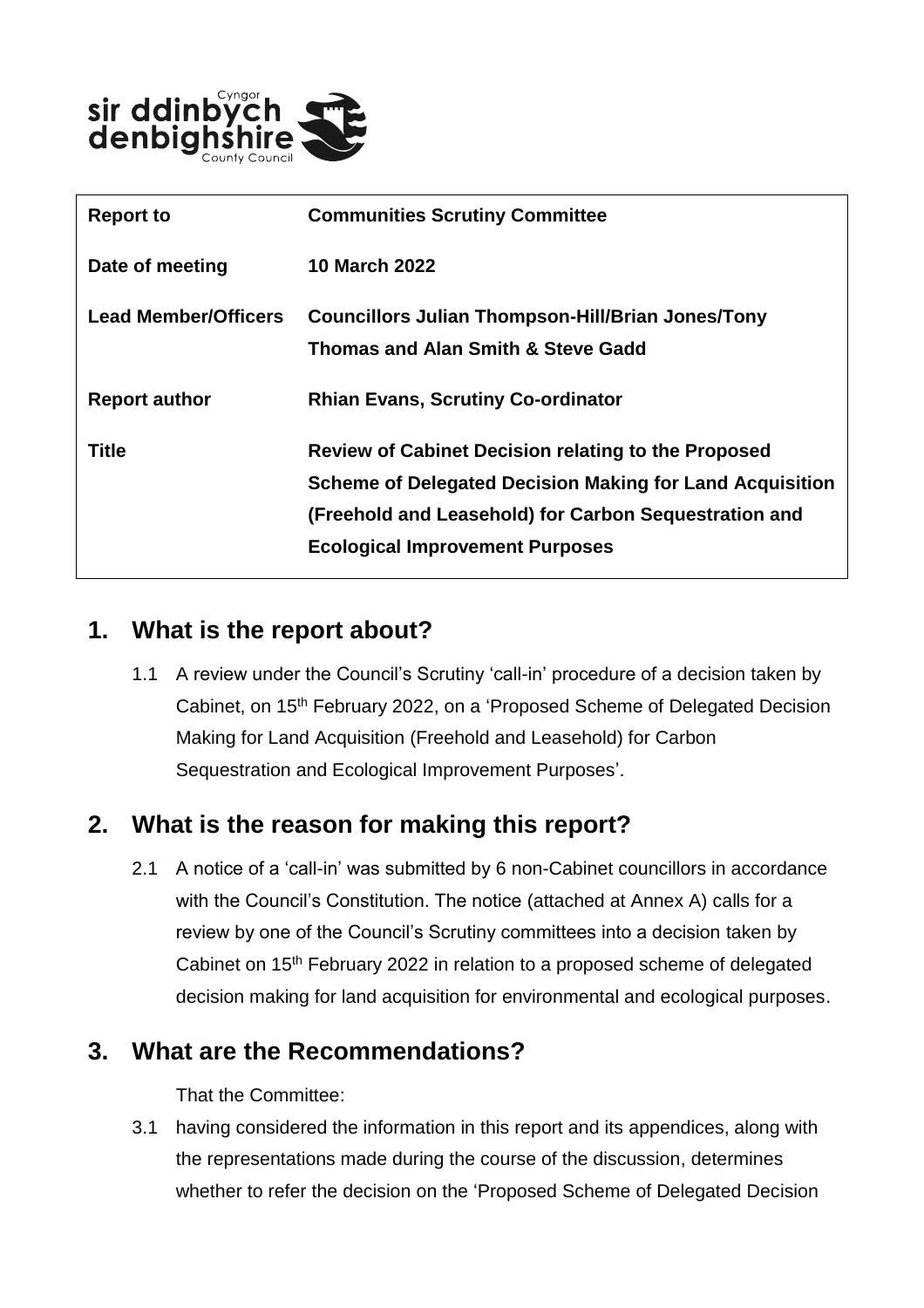Making for Land Acquisition (Freehold and Leasehold) for Carbon Sequestration and Ecological Improvement Purposes', taken on the 15<sup>th</sup> February 2022, back to Cabinet for further consideration; and

3.2 if it requests Cabinet to reconsider its original decision clearly identifies the reasons its seeks the review and formulates recommendation(s) it would like Cabinet to consider.

#### **4. Report details**

- 4.1 On the 15<sup>th</sup> February 2022 Cabinet considered a report on a 'Proposed Scheme' of Delegated Decision Making for Land Acquisition (Freehold and Leasehold) for Carbon Sequestration and Ecological Improvement Purposes' (copy attached at Annex B).
- 4.2 At the conclusion of its discussion Cabinet resolved to:
	- *(a)* "*approve the introduction of the new scheme of delegated decision making for land acquisition (freehold/leasehold) for carbon sequestration and ecological improvement purposes as proposed in Appendix 1 to the report,"*
	- *(b) confirms that it has read, understood and taken account of the Wellbeing Impact Assessment (Appendix 2 to the report) as part of its consideration."*
	- *(c)*
- 4.3 The Council's 'call-in' procedure defines a process for Scrutiny to exercise its statutory powers to review or scrutinise executive decisions, and to request that the decision-maker reconsiders a decision that has been taken, prior to it being implemented.
	- 4.4 Cabinet's decision was published on the 17<sup>th</sup> February 2022. The 'call-in' procedure allows non-Cabinet councillors 5 working days in which to submit a notice of 'call-in'. Councillor Merfyn Parry submitted a notice of 'call-in' electronically on 23 February. This request was supported (via individual emails) by five other non-Cabinet councillors, namely Councillors David G Williams, Melvyn Mile, Huw O Williams Rhys Thomas and Peter Evans.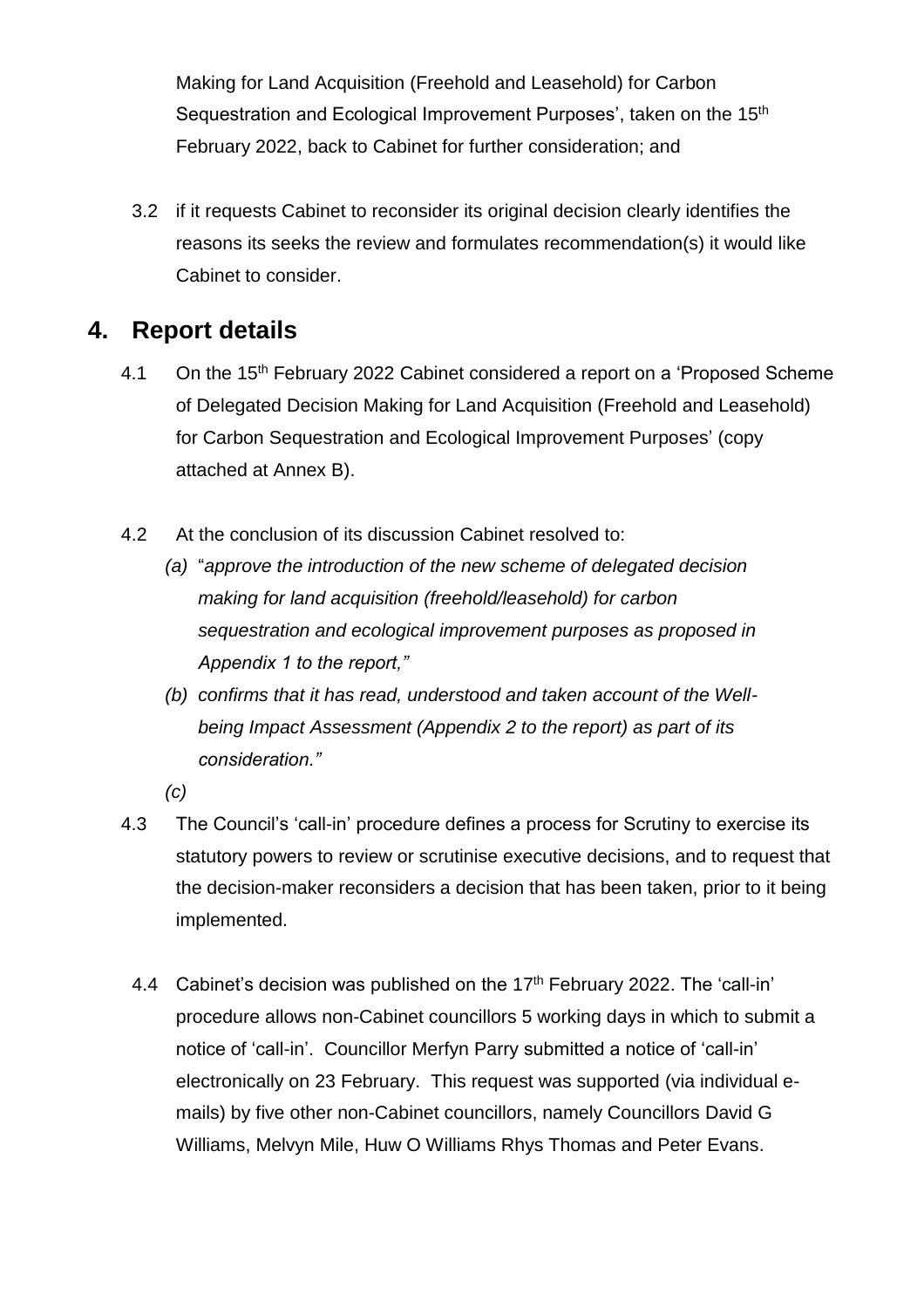4.5 The reason stated for 'calling-in' the decision is as follows:

"My Concerns are that the Council is in a position to land grab at an auction potentially out bidding any local farmers or landowner need. I understand that they are not after prime agricultural land however the decision needs to be discussed with the local Member and the local MAGs pre biding on land without knowing local knowledge and need."

- 4.6 The Council's 'call-in' procedure does stipulate that a special meeting of a scrutiny committee should be convened within 5 working days of the receipt of the Notice of Call-In of Decision unless a scrutiny committee has a scheduled meeting within that period. The procedure also states that this timeline can be extended if both the decision-maker and the chair of the scrutiny committee agree to an extension. As the decision did not require urgent implementation an extension to the timeline was agreed to enable the decision to be considered at the next available scrutiny committee meeting. Hence its presentation to the Committee at the current meeting.
- 4.7 After considering the Cabinet's decision and all representations made at the current meeting, Communities Scrutiny Committee must decide whether the decision should be referred back to Cabinet. If it determines that the decision merits being referred back to Cabinet the Committee needs to provide its reasons for referring it back, along with clear information on what it wants Cabinet to consider. Cabinet will consider the referral and the reasons submitted in support of the referral at its next available meeting. At that meeting Cabinet will be expected to demonstrate that appropriate consideration is given to the Scrutiny Committee's recommendations.
- 4.8 Cabinet will have the options to change or re-affirm its original decision.
- 4.9 If Communities Scrutiny Committee decides that Cabinet's decision should not be referred back to Cabinet, then the original decision can be implemented immediately.